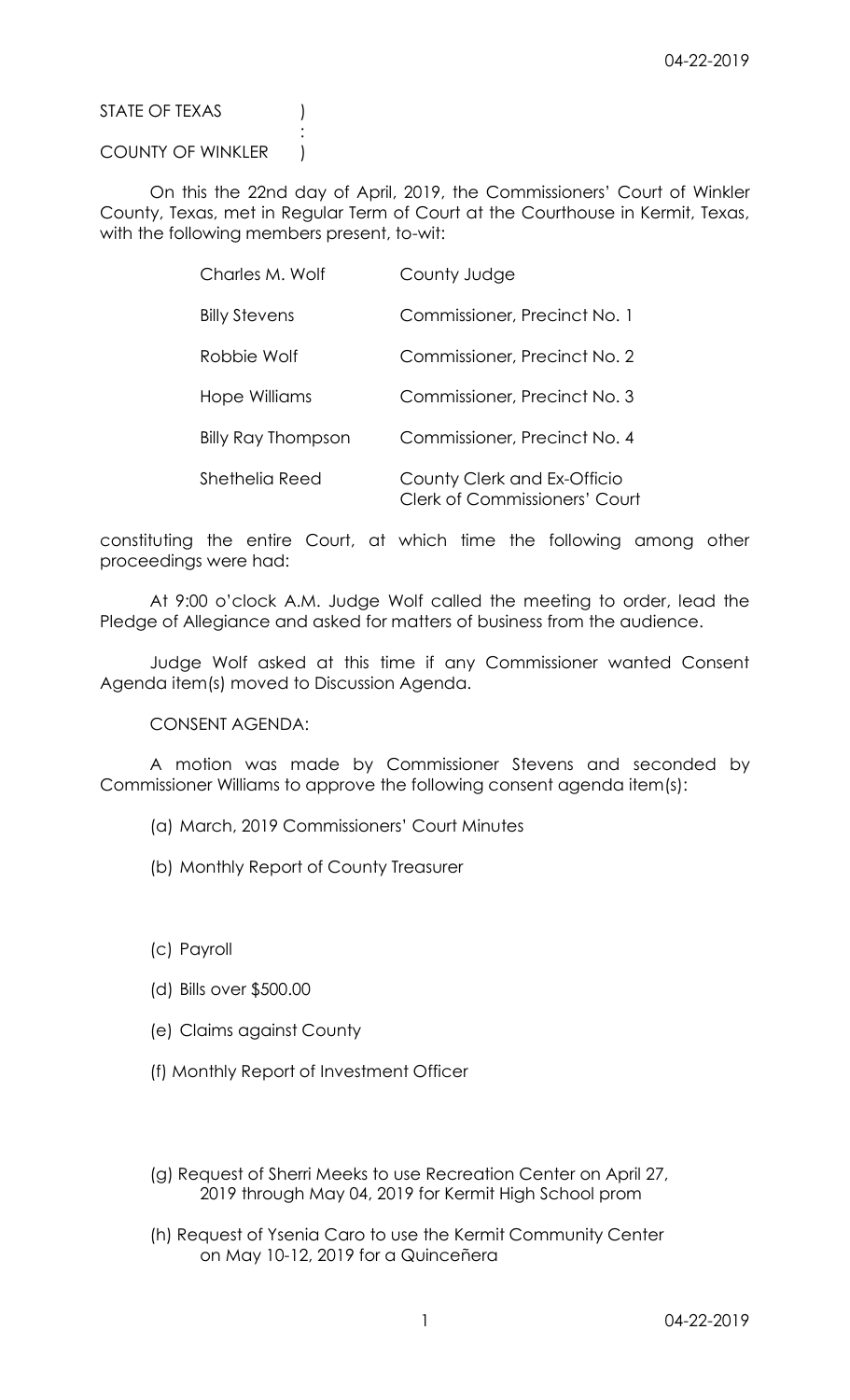- (i) Request of Richard Jackson, representing Kermit Kruizers Car Club to use Courthouse parking lot for car show on Saturday, August 24, 2019
- (j) Payment to Don Wise Transportation Services, Inc. for Premix in the amount of \$2,674.54 from budgeted lateral road funds
- (k) Home Delivered Meals Uniform Rate Negotiation Work/ book FY2020 for Area Agency on Aging of the Permian Basin for Home-Delivered Meals Contract between Winkler County and Health and Human Services Commission
- (l) Request to Construct Access Driveway Facilities by Exxon Mobil Pipeline Company on Winkler County right-of-way on County Road 402
- (m) The following Pipeline Construction and Indemnity Contracts between Winkler County and El Paso Natural Gas\ Company, L.L.C.:
	- 1. road crossing on County Road 101 for a 24" natural gas pipeline;
	- 2. road crossing on County Road 105 for a 24" natural gas pipeline; and
	- 3. road crossing on County Road 107 for a 24" natural gas pipeline

which motion became an order of the Court upon the following vote:

Ayes: Commissioners Stevens, Wolf, Williams and Thompson Noes: None

Following opening and review of bids received for cart shed at Winkler County Golf Course, a motion was made by Commissioner Stevens and seconded by Commissioner Williams to award the bid to Doerksen Construction in Seminole, Texas to construct forty (40) new cart sheds at Winkler County Golf Course in the amount of \$222,400.00; which motion became an order of the Court upon the following vote:

Ayes: Commissioners Stevens, Wolf, Williams and Thompson Noes: None

INSERT

A motion was made by Commissioner Wolf and seconded by Commissioner Stevens to accept the bid of Anadarko Petroleum Corporation for lease of a 435 ft x 300 ft lot of on East Avenue to be used for temporary parking for a two (2) year term at \$2,000.00 per month; which motion became an order of the Court upon the following vote:

Ayes: Commissioners Stevens, Wolf, Williams and Thompson Noes: None

INSERT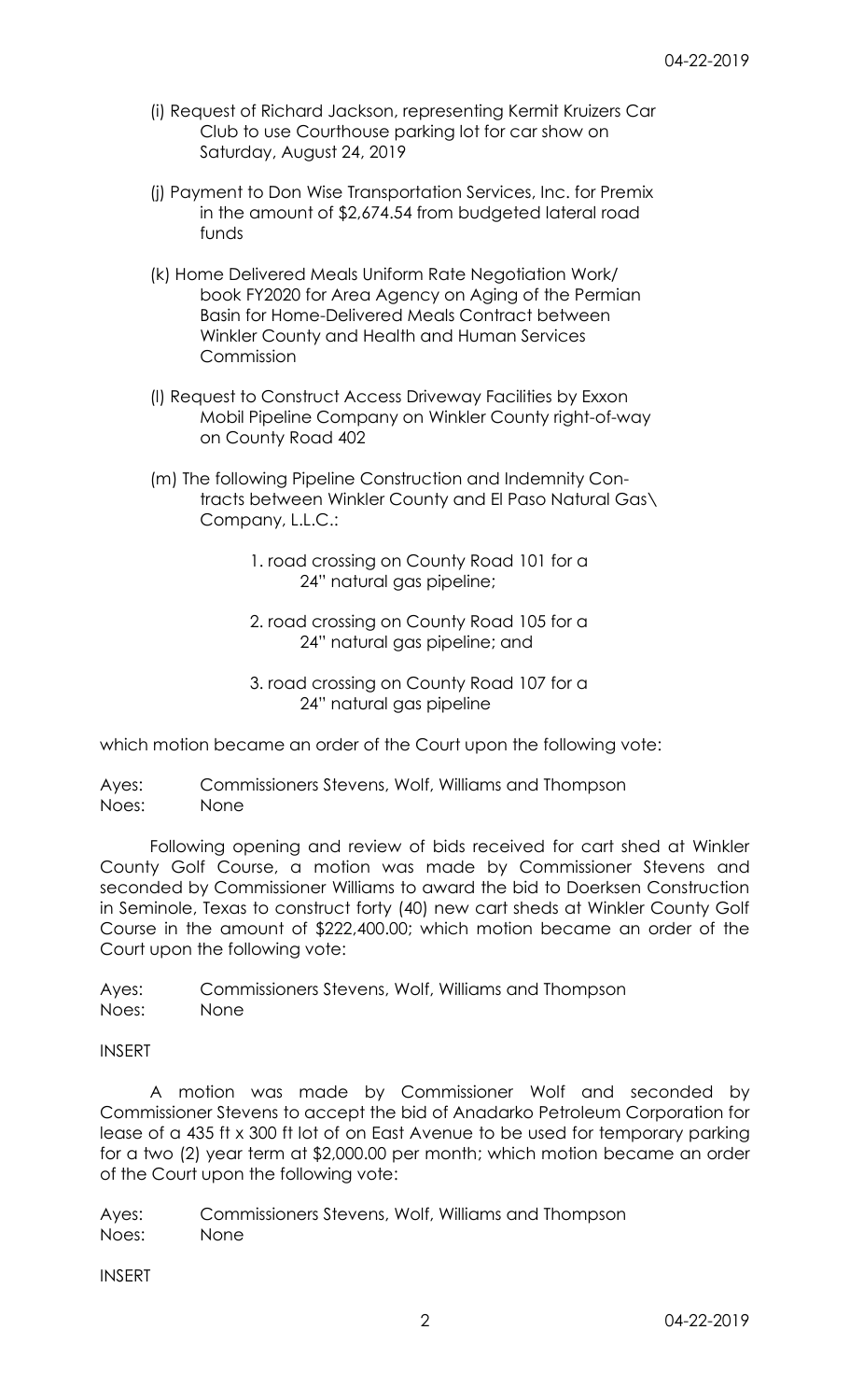A motion was made by Commissioner Williams and seconded by Commissioner Thompson to approve County Library's Annual Report prepared for the State Library System for local fiscal year 2018; which motion became an order of the Court upon the following vote:

Ayes: Commissioners Stevens, Wolf, Williams and Thompson Noes: None

A motion was made by Commissioner Williams and seconded by Commissioner Thompson to approve continuing Winkler County Library's membership in the Texas State Library System for state fiscal year 2019; which motion became an order of the Court upon the following vote:

Ayes: Commissioners Stevens, Wolf, Williams and Thompson Noes: None

Following discussion regarding Justice of the Peace, Precinct No. 1 clerk's hours, a motion was made by Commissioner Williams and seconded by Commissioner Stevens to approve a full-time clerk for Justice of the Peace, Precinct No. 1; which motion became an order of the Court upon the following vote:

Ayes: Commissioners Stevens, Wolf and Williams Noes: Commissioner Thompson

A motion was made by Commissioner Wolf and seconded by Commissioner Stevens to approve Agreement between Wink EMT First Responders and Winkler County for the period of July 01, 2019 through June 30, 2021; which motion became an order of the Court upon the following vote:

Ayes: Commissioners Stevens, Wolf, Williams and Thompson Noes: None

A motion was made by Commissioner Wolf and seconded by Commissioner Thompson to approve Agreement between Winkler County Emergency Medical Services Statement of Medical Direction/Supervision of Pre-Hospital Care between Winkler County Emergency Medical Service and Dave Spear, M.D. for the period of July 01, 2019 through June 30, 2021; which motion became an order of the Court upon the following vote:

Ayes: Commissioners Stevens, Wolf, Williams and Thompson Noes: None

A motion was made by Commissioner Wolf and seconded by Commissioner Thompson to approve payment in the amount of \$5,000.00 to CSS, Inc., for Winkler County Emergency Medical Service Medical Direction by Dave Spear, M.D. for the period of May 01, 2019 through April 30, 2020; which motion became an order of the Court upon the following vote:

Ayes: Commissioners Stevens, Wolf, Williams and Thompson Noes: None

Following discussion regarding opening/closing dates for swimming pools in Wink and Kermit, a motion was made by Commissioner and seconded by Commissioner that the Wink swimming pool will open on May 28, 2019 and the Kermit swimming pool will open on June 01, 2019. The Kermit swimming pool will not be available for private parties until after June 04, 2019 and there will be no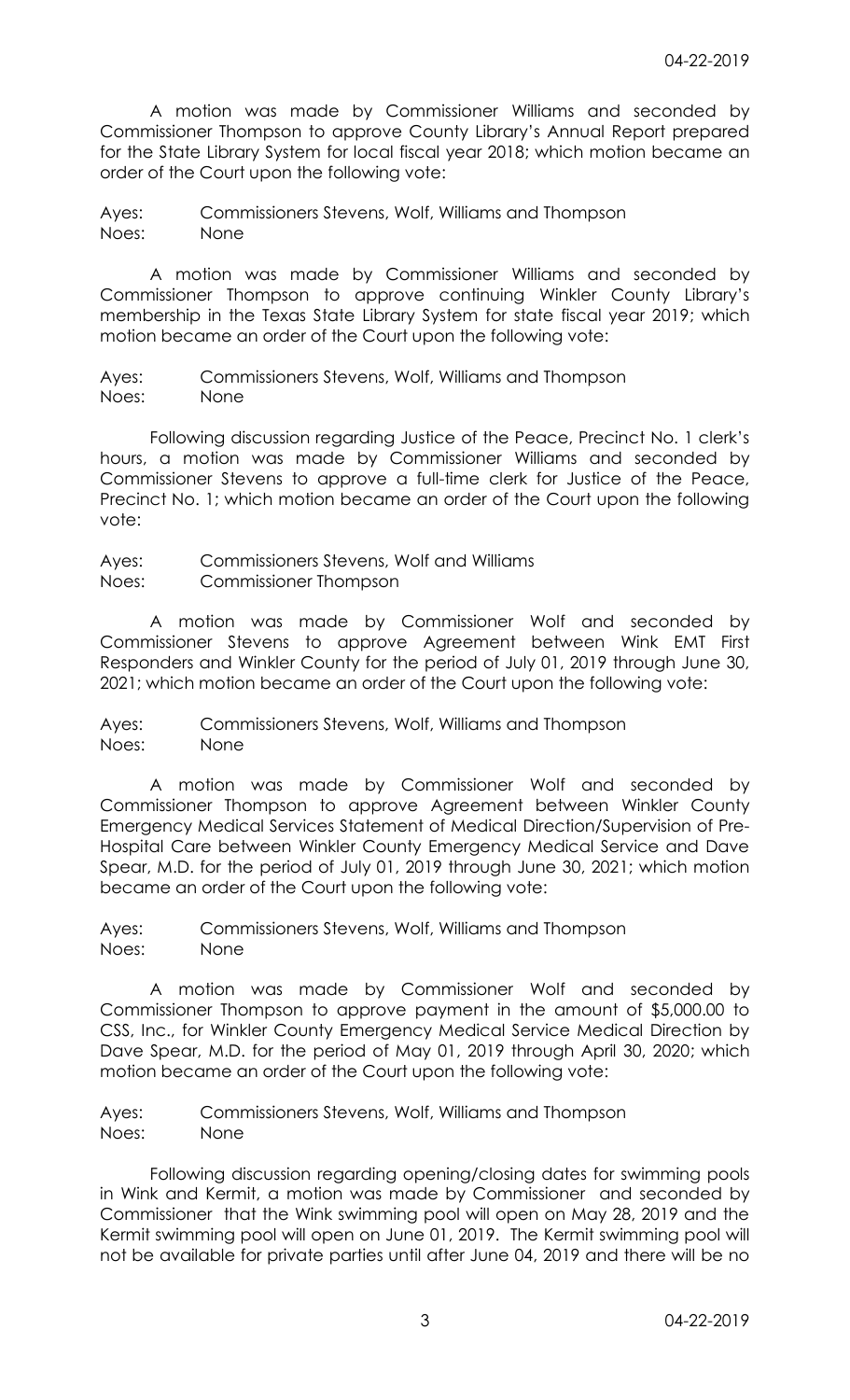private parties after August 04, 2019; which motion became an order of the Court upon the following vote:

Ayes: Commissioners Stevens, Wolf, Williams and Thompson Noes: None

A motion was made by Commissioner Stevens and seconded by Commissioner Williams to approve Governing Authority Resolution Governmental Entity for the Texas Department of Health and Human Services for home delivered meals; which motion became an order of the Court upon the following vote:

Ayes: Commissioners Stevens, Wolf, Williams and Thompson Noes: None

A motion was made by Commissioner Williams and seconded by Commissioner Stevens to approve Resolution concerning the designation of truck routes on County Road 313 and County Road 133 and authorize County Judge to sign Resolution; which motion became an order of the Court upon the following vote:

Ayes: Commissioners Stevens, Wolf, Williams and Thompson Noes: None

INSERT

Following discussion, a motion was made by Commissioner Stevens and seconded by Commissioner Williams to approve 4RE/Vista Proposal for Winkler County Sheriff's Department in the approximate amount of \$21,000.00 from Asset Forfeiture Funds; which motion became an order of the Court upon the following vote:

Ayes: Commissioners Stevens, Wolf, Williams and Thompson Noes: None

Following discussion, a motion was made by Commissioner Stevens and seconded by Commissioner Wolf to approve purchase of 25' goose neck trailer from Trailer King for Precinct No. 1 in an amount not to exceed \$14,000.00 from committed Precinct No. 1 funds; which motion became an order of the Court upon the following vote:

Ayes: Commissioners Stevens, Wolf, Williams and Thompson Noes: None

A motion was made by Commissioner Wolf and seconded by Commissioner Stevens to approve request to Econo Signs for Precinct No. 2 road signs in the amount of \$3,522.40 from County-wide budgeted funds; which motion became an order of the Court upon the following vote:

Ayes: Commissioners Stevens, Wolf, Williams and Thompson Noes: None

No action was taken concerning agenda item regarding FAA lease option for Winkler County Airport.

Following discussion regarding Wink Community Center and Kermit Community Center Proposed Change Order Request with RRC Commercial Construction Management, a motion was made by Commissioner Wolf and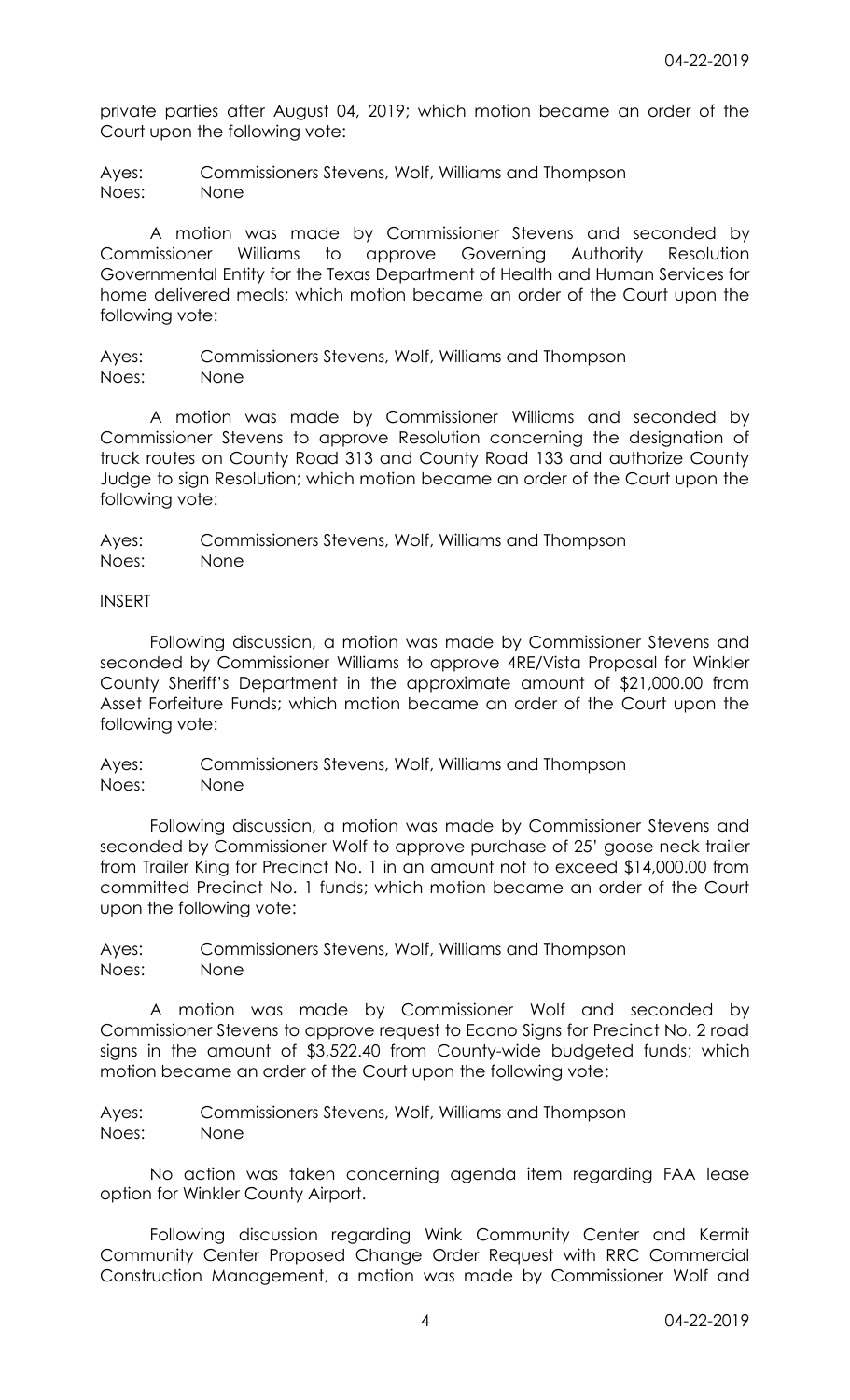seconded by Commissioner Williams to accept the following Change Order request

## INSERT

which motion became an order of the Court upon the following vote:

Ayes: Commissioners Stevens, Wolf, Williams and Thompson Noes: None

Following discussion regarding extending the Depository Contract between Winkler County and West Texas National Bank to May 14, 2021, a motion was made by Commissioner Wolf and seconded by Commissioner Thompson to approve an extension for two (2) additional years; which motion became an order of the Court upon the following vote:

Ayes: Commissioners Stevens, Wolf, Williams and Thompson Noes: None

## INSERT

Following discussion regarding Winkler County Airport maintenance hangar repairs, a motion was made by Commissioner Williams and seconded by Commissioner Thompson to accept the following bids from Hodges Consulting concerning the existing door rollers remodel and remodel re-roof; which motion became an order of the Court upon the following vote:

Ayes: Commissioner Stevens, Wolf, Williams and Thompson Noes: None

There were no Winkler County Courthouse construction claims for the Court to approve at this time.

A motion was made by Commissioner Williams and seconded by Commissioner Thompson to receive the following Monthly Reports from County Officials of fees earned and collected for the month of March, 2019:

## INSERT

which motion became an order of the Court upon the following vote:

Ayes: Commissioners Stevens, Wolf, Williams and Thompson Noes: None

A motion was made by Commissioner Williams and seconded by Commissioner Thompson to approve the following line item adjustment(s):

which motion became an order of the Court upon the following vote:

Ayes: Commissioners Stevens, Wolf, Williams and Thompson Noes: None

A motion was made by Commissioner Stevens and seconded by Commissioner Thompson to approve the following budget amendment(s):